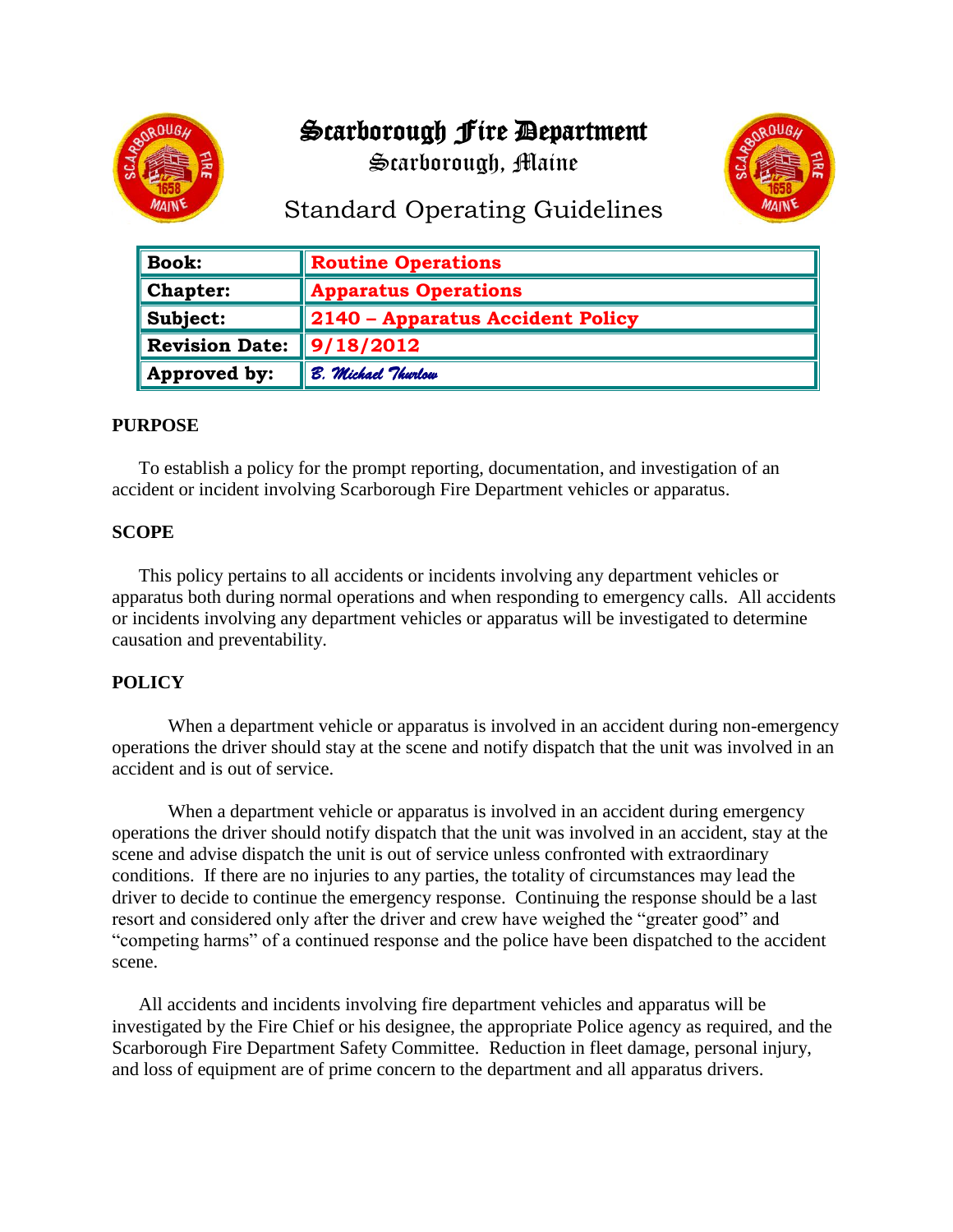### **DEFINITIONS**

- A. Avoidable accident The driver failed to do everything reasonably possible to avoid the accident.
- B. Non-avoidable accident The driver did everything reasonably possible to avoid the accident.
- C. Greater good- the common good that is shared and beneficial for most people present or affected, it could cause harm as well as goodness, but overall it has a positive outcome for most of those involved.
- D. Competing harms- Conduct that the person believes to be necessary to avoid imminent physical harm to them or another is justifiable if the desirability and urgency of avoiding such harm outweigh, according to ordinary standards of reasonableness, the harm sought to be prevented by the statute defining the crime charged (ex. leaving the scene of an accident).
- E. Totality of circumstances- looking at all of the relevant facts and circumstances (what you knew and when you knew it) that would lead the driver to determine the best outcome between a continued response or a discontinued response after being involved in an accident.

## **RESPONSIBILITIES**

- A. Driver It is the responsibility of a driver involved in an accident to:
	- a. Immediately report the accident to dispatch
	- b. Assess the need for medical attention to all those involved in the accident including those in other vehicles or pedestrians, and request additional resources to care for the injured as necessary.
	- c. Cooperate fully with those officials and agencies investigating the incident.
	- d. Complete reports, statements, and other required documentation as required.
- B. Dispatch It is the responsibility of the dispatcher to:
	- a. Ascertain from the reporting party the need for EMS or other resources and the prompt dispatch of such.
	- b. Notify the Duty Officer and Chief on Call (COC) immediately of any accident involving fire department vehicles or apparatus.
	- c. In cases of personal injury immediately notify the Fire Chief.
- C. Safety Committee It is the responsibility of the Safety Committee to:
	- a. Investigate the incident or accident to determine if it was avoidable or unavoidable.
	- b. Determine if the accident was due to the failure to follow Scarborough Fire Department SOGs.
	- c. Make recommendations to the Fire Chief regarding the need for revisions to current, or the creation of new policies or procedures to minimize the potential of a repeat accident or incident.
	- d. Make recommendations to the Fire Chief regarding the need for remedial training or new training opportunities to minimize the potential of a repeat accident or incident.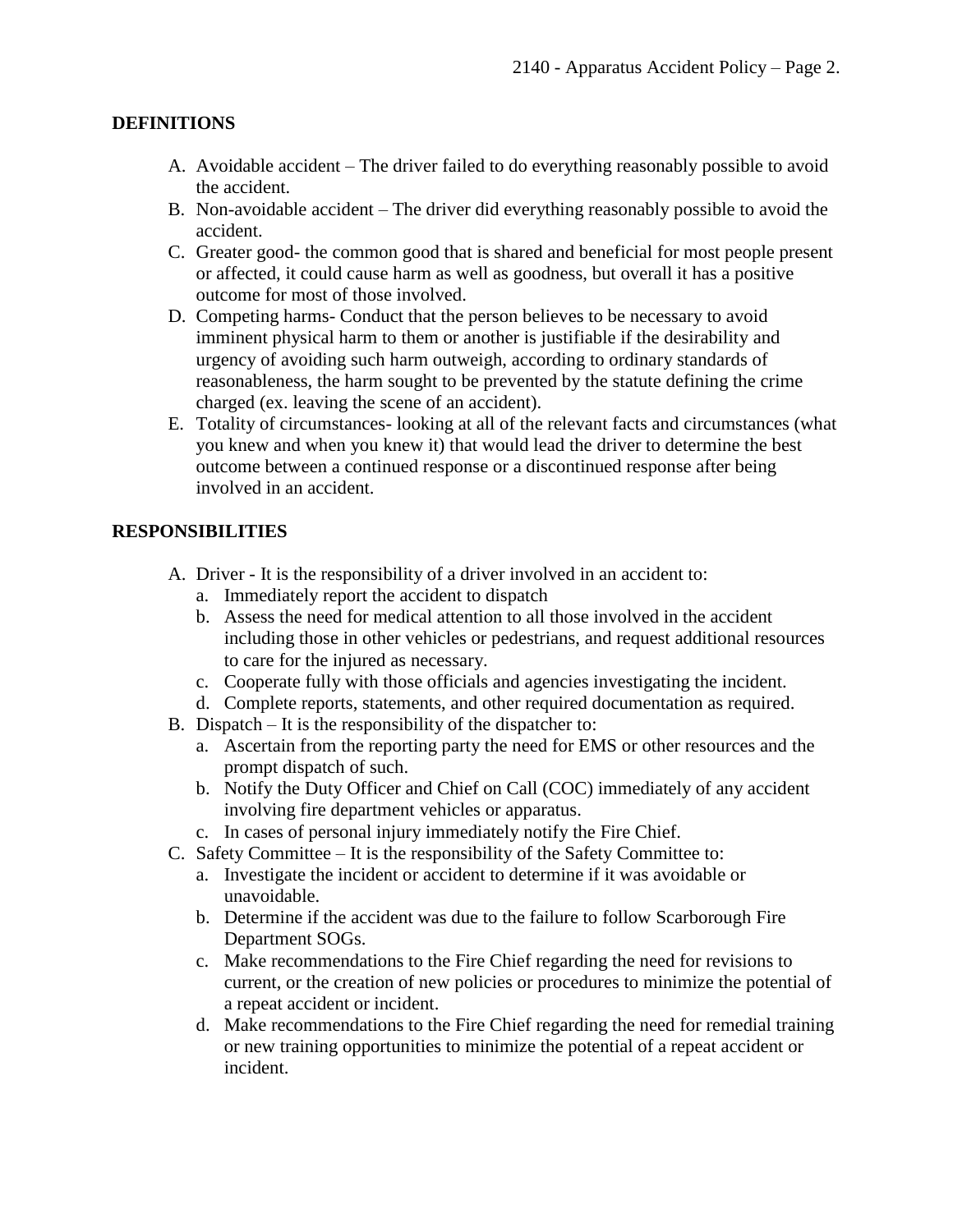#### **PROCEDURE**

- A. Emergency Response When a department vehicle or apparatus is responding to an emergency call when the accident occurs:
	- a. The driver shall immediately stop the vehicle at the scene of the accident and notify Dispatch that the unit was involved in an accident and is out of service.
	- b. The dispatcher shall dispatch another company or vehicle to answer the alarm that the vehicle involved was responding to.
	- c. The dispatcher shall notify the Duty Officer, Fire Chief on call, and the proper law enforcement agency responsible for investigating and reporting the accident.
	- d. The driver and/or crew on the truck shall check all vehicles or pedestrians involved for any injury and request additional resources from dispatch as required.
	- e. If there are no injuries to any parties, the totality of circumstances may lead the driver to decide to continue the emergency response. Continuing the response should be considered a last resort and considered only in extraordinary conditions where the driver and crew have weighed the "greater good" and "competing harms". If response is continued:
		- 1. The FD vehicle must be serviceable.
		- 2. The roadway must be clear.
		- 3. Notify dispatch that you are continuing to the incident.
		- 4. Notify all other parties involved in the accident that you must leave on the critical call, that PD is responding, and for them to wait for PD's arrival.
		- 5. When possible leave a responder with a radio at the scene until PD arrives.
	- f. The driver (unless injured or continuing the emergency response as allowed in e above) and the vehicle involved shall remain at the accident until cleared by the police agency responsible for the accident and/or the Fire Chief on duty.
	- g. If you leave the scene you must contact PD and meet with them at the accident scene as soon as practical after the emergency run is complete.
	- h. If an accident occurs involving an unattended vehicle where the owner or driver is not available, attempt to locate them with the assistance of the police department.
	- i. A police report is required for all accidents involving personal injury or a combined dollar loss of 1,000. If it is determined no Maine Crash Report is required due to the lack of injury or sufficient damage, the driver shall request the police officer file an informational report.
	- j. In addition to the police report a Scarborough Fire Department Incident Report, including photographs, is required for any incident or accident regardless of injury or extent of damage.
	- k. Incident reports must be turned in to the Fire Chief's office within one (1) business day for processing.
	- l. Employees injured in an accident must complete the Employee's First Report of Injury paperwork packet within one (1) business day. Injured employees that refuse medical treatment must also complete a First Report of Injury Report.
	- m. Injured employees who require hospitalization are required to process a Maine Crash Report, Scarborough Fire Department Incident Report, and Employee's First Report of Injury paperwork as soon as medically and/or reasonably possible.